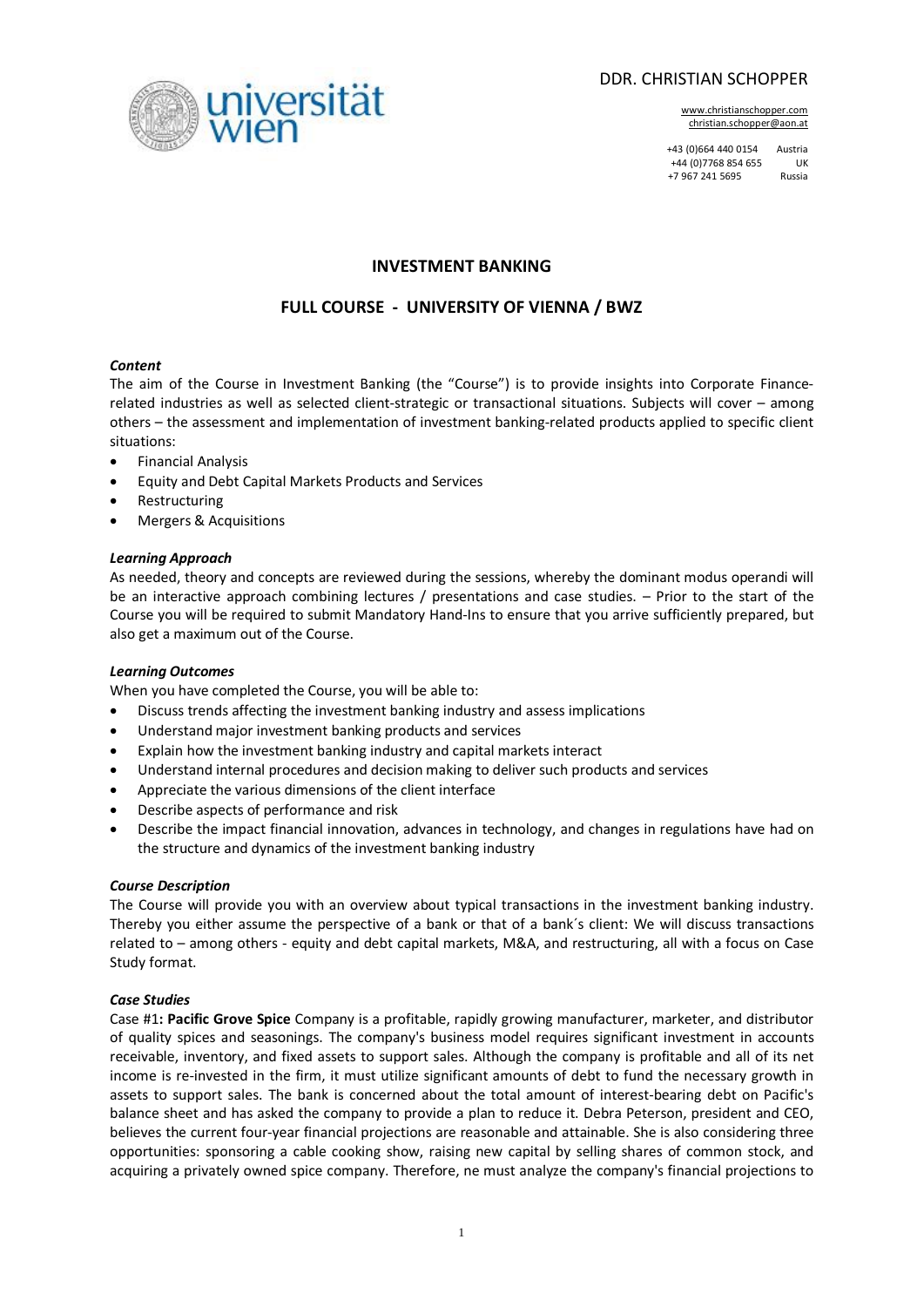## DDR. CHRISTIAN SCHOPPER

www.christianschopper.com christian.schopper@aon.at

+43 (0)664 440 0154 Austria +44 (0)7768 854 655 UK +7 967 241 5695 Russia

determine if the reduction in debt meets the bank's requirements. One must also analyze the opportunities and consider their individual and combined impacts on the company's financial position. The case illustrates the interaction between investment and financing decisions.

ersität

Case #2: **Blaine Kitchenware**, a diversified mid-sized manufacturer of kitchen tools, contemplates a stock repurchase in response to an unsolicited takeover. The company must determine the optimal debt capacity as well as capital structure, and subsequently estimate the resulting change in firm value and stock price. Attention is also given to the value of interest tax shields.

Case #3: This case examines the October 2015 initial public offering pricing decision for legendary Italian sports car company **Ferrari** by Fiat Chrysler management. Assuming the position of an analyst, you are invited to model the value of Ferrari in light of Ferrari CEO Sergio Marchionne's interest in expanding production despite the company's long-standing tradition of severely limiting production strategy to maintain an exclusive brand image.

Case #4: In December 2015, **Canadian Pacific Railroad** (CPR) has just made its third bid to acquire Norfolk Southern Corporation (NSC), one of the largest railroads in the United States. Having rejected the prior offers, NSC's CEO James Squires and the NSC board must now value the current offer including the projected merger synergies as well as a recently-added contingent value right (CVR) designed to "sweeten" the offer, and decide how to respond.

### *Participation*

All of the following are mandatory and a condition to be graded: (i) Full and timely involvement by presence and active participation in all classes, and (ii) delivery of all Mandatory Hand-Ins.

#### *Grading*

Grading will be dependent upon the quality of your professional preparation, active participation and contribution in classroom, as well as the quality and timely delivery of your Mandatory Hand-Ins. - You can receive a maximum of 100 points, whereby the eventual grades will be as follows:

| Points     | Grade         |
|------------|---------------|
| በ –49      | 5             |
| $50 - 63$  |               |
| $64 - 77$  | 3             |
| $77 - 90$  | $\mathcal{P}$ |
| $90 - 100$ |               |

You can achieve for each of the following criteria the following maximum of points:

- Quality of class room participation & Interim Tests 30 points
- Mandatory Hand-Ins (incl. class room presentations) 70 points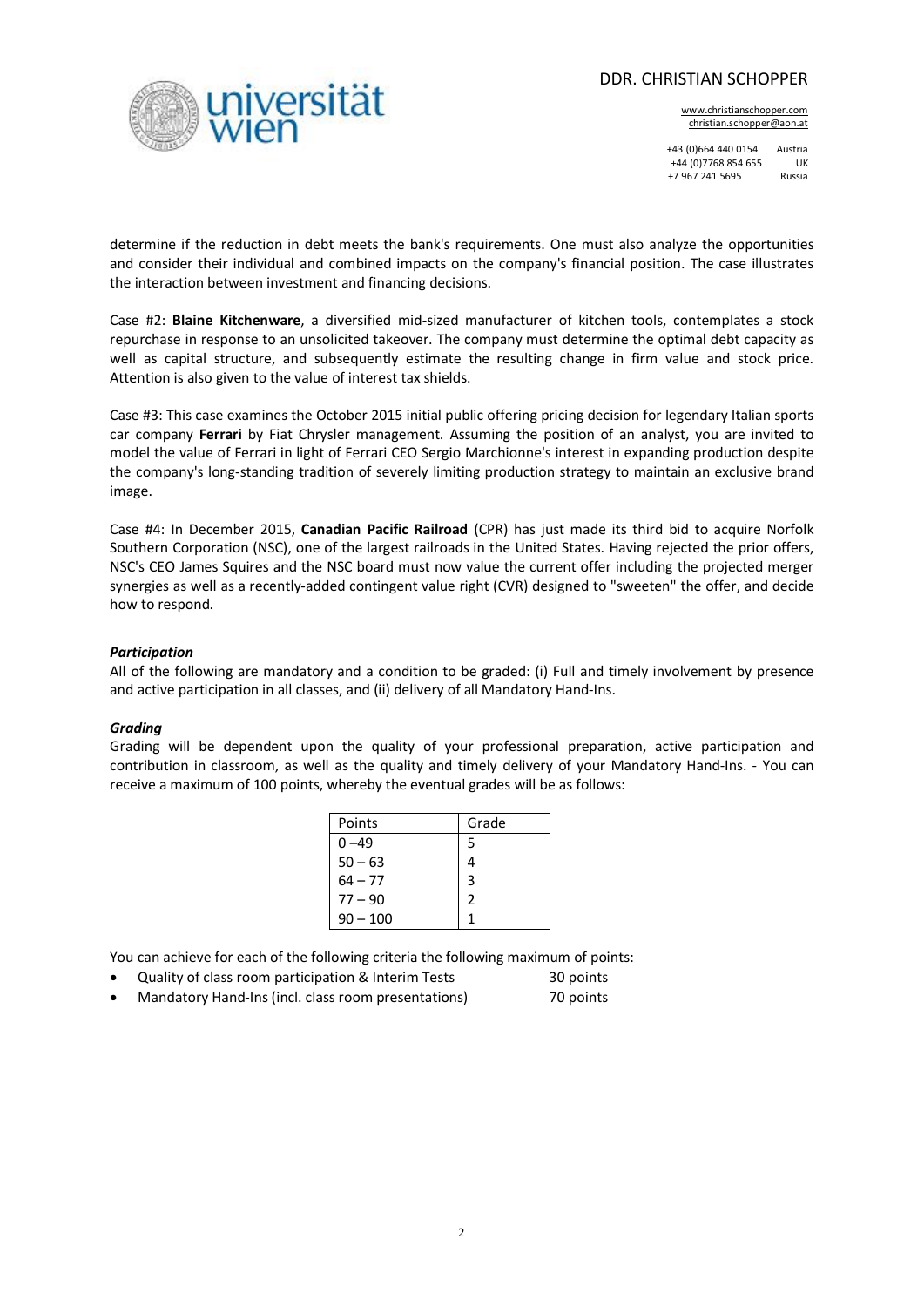# DDR. CHRISTIAN SCHOPPER

www.christianschopper.com christian.schopper@aon.at

+43 (0)664 440 0154 Austria +44 (0)7768 854 655 UK +7 967 241 5695 Russia

### *Attitude*

The Course is intense and will require time, energy and concentration, but basically we want to learn and have also fun … - Precondition for this is our professional attitude:

· You are expected to be in class on time, and

iversität

- · You are expected to professionally prepare and to actively participate in all class sessions.
- Mobile phones and other mobile devices will be without exception switched off during the sessions.

#### *Preparation*

- · You may familiarize yourself with literature about the principles of Corporate Finance and Bank Management. Feel free to select any literature most suitable to you.
- · All relevant themes and topics tackled in the Course you will find in the book: Schopper / Corporate Finance Concepts.
- · Other good references are general Corporate Finance-related books, such as by Damodaran.
- · Please note and be mindful of the intensity of the Course: You may assume that the preparation of the respective case studies for the Mandatory Hand-Ins will realistically require anything from 20-30 hours, depending upon how familiar you are with the case study method.

#### *Course Schedule*

|                | 8. April 2022                       | 9. April 2022                    | 11. April 2022  |
|----------------|-------------------------------------|----------------------------------|-----------------|
|                | $08.00 - 20.00$                     | $08.00 - 20.00$                  | $08.00 - 20.00$ |
|                |                                     |                                  |                 |
|                | Session 1                           | Session 4                        |                 |
|                |                                     |                                  |                 |
| 1              | IB Industry - Overview              | Ferrari - Case                   | To be Announced |
| 2              | IB Industry - Trends                | <b>Accessing Capital Markets</b> |                 |
| 3              | Corpoate Finance Concepts           | <b>IPO Mechanics</b>             |                 |
|                |                                     |                                  |                 |
|                | Session 2                           | Session 5                        |                 |
|                |                                     |                                  |                 |
| 4              | Corporate Analysis                  | <b>Canadian Pacific - Case</b>   |                 |
| 5              | Pacific Grove Spice - Case          | <b>M&amp;A Mechanics</b>         |                 |
| 6              | <b>Finding Creative Solutions</b>   | <b>Hostile Takeovers</b>         |                 |
|                |                                     |                                  |                 |
|                | Session 3                           | Session 6                        |                 |
|                |                                     |                                  |                 |
| $\overline{7}$ | <b>Blaine Kitchenware - Case</b>    | Crareer in IB                    |                 |
| 8              | CoC Optimisation                    |                                  |                 |
| 9              | <b>LBO Mechanics</b>                | Wrap Up                          |                 |
|                |                                     |                                  |                 |
|                |                                     |                                  |                 |
|                | = Individual Case Study Assignments |                                  |                 |
|                | = Group Case Study Assignment       |                                  |                 |
|                | = Lectures (as required)            |                                  |                 |

## *Mandatory Hand-Ins*

- · Mandatory Hand-Ins are useful for you to get a maximum out of the course by preparing and analyzing real situations
- · Mandatory Hand-Ins are to be produced in Power Point format, are to be submitted via email to [christian.schopper@aon.at](mailto:christian.schopper@aon.at) no later than 48 hours prior to the start of the Course and will be graded on